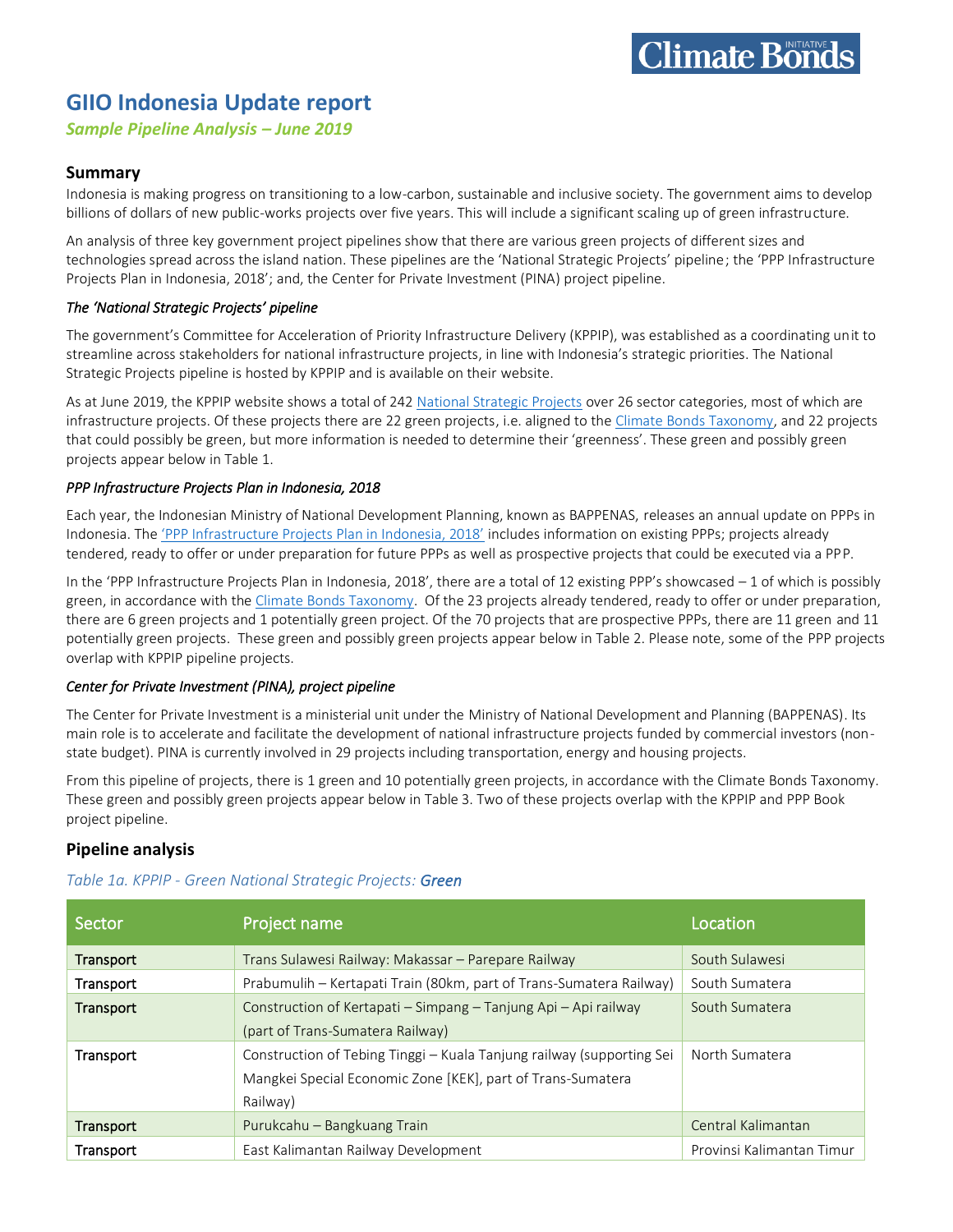# **Climate Bonds**

| Transport        | Southern Jawa Double Track Development                               | Provinsi Jawa Barat,    |
|------------------|----------------------------------------------------------------------|-------------------------|
|                  |                                                                      | Provinsi Jawa Tengah,   |
|                  |                                                                      | Provinsi DI Yogyakarta, |
|                  |                                                                      | dan Provinsi Jawa Timur |
| Transport        | Jakarta - Bandung High Speed Train                                   | DKI Jakarta - West Java |
| <b>Transport</b> | Muara Enim - Pulau Baai Train                                        | Bengkulu - South        |
|                  |                                                                      | Sumatera                |
| Transport        | Tanjung Enim - Tanjung Api-Api Train                                 | South Sumatera          |
| <b>Transport</b> | Jambi - Pekanbaru Train                                              | Jambi - Riau            |
| Transport        | Jambi - Palembang Train                                              | Jambi - South Sumatera  |
| <b>Transport</b> | Rantau Prapat - Duri - Pekanbaru Railway                             | North Sumatera - Riau   |
| Transport        | New Yogyakarta Airport Access Railway, Kulon Progo                   | D.I. Yogyakarta         |
| Transport        | Jakarta - Surabaya Railway                                           | DKI Jakarta - East Java |
| Transport        | Mass Rapid Transit (MRT) Jakarta Koridor North - South               | DKI Jakarta             |
| Transport        | Mass Rapid Transit (MRT) Jakarta, East - West Corridor               | DKI Jakarta             |
| Transport        | Kereta api ekspres SHIA (Soekarno Hatta - Sudirman)                  | DKI Jakarta - Banten    |
| <b>Transport</b> | Jabodetabek Circular Line                                            | <b>DKI Jakarta</b>      |
| Transport        | Integrated Light Rail Transit (LRT) in Jakarta, Bogor, Depok, Bekasi | DKI Jakarta - West Java |
| Transport        | General Railway Organization in Jakarta                              | <b>DKI Jakarta</b>      |
| Transport        | Light Rail Transit (LRT) in South Sumatera (Metro Palembang)         | South Sumatera          |
| Water            | Drinking Water Supply System (SPAM) of Jatiluhur Region              | West Java               |

## *Table 1b. KPPIP - Green National Strategic Projects: Potentially green*

| Sector           | Project name                                                   | Location                             |
|------------------|----------------------------------------------------------------|--------------------------------------|
| Waste            | Energy from Big Cities Waste (Semarang, Makassar, Tangerang)   | West Java, South<br>Sulawesi, Banten |
| Water            | Drinking Water Supply System (SPAM) West Semarang              | Central Java                         |
| Water            | Drinking Water Supply System (SPAM) of Jatigede Region         | West Java                            |
| Water            | Drinking Water Supply System (SPAM) Umbulan                    | East Java                            |
| Water            | Drinking Water Supply System (SPAM) of Mamminasata Region      | South Sulawesi                       |
| Water            | Drinking Water Supply System (SPAM) of Mebidang Region         | North Sumatera                       |
| Water            | Drinking Water Supply System (SPAM) of Wasusokas Region        | Central Java                         |
| Water            | Jakarta Sewage System                                          | DKI Jakarta                          |
| Water            | Lhok Guci Irrigation Development                               | Aceh                                 |
| Water            | Jambo Aye Kanan Irrigation Development                         | Aceh                                 |
| Water            | Lematang Irrigation Development                                | South Sumatera                       |
| Water            | Umpu System (Way Besai) Irrigation Development                 | South Sumatera                       |
| Water            | Leuwigoong Garut District Irrigation Development               | West Java                            |
| Water            | Baliase Dam and Irrigation Development                         | South Sulawesi                       |
| Water            | Gumbasa Dam and Irrigation Development                         | Central Sulawesi                     |
| ICT              | Palapa Ring Broadband (Eastern part) total in 57 District/City | National                             |
| <b>ICT</b>       | Palapa Ring Broadband (457 district/city)                      | National                             |
| Renewable energy | PLTA Karangkates IV & V (2x50MW)                               | East Java                            |
| Renewable energy | PLTA Kesamben (37MW)                                           | East Java                            |
| Renewable energy | PLTA Lodoyo (50MW)                                             | East Java                            |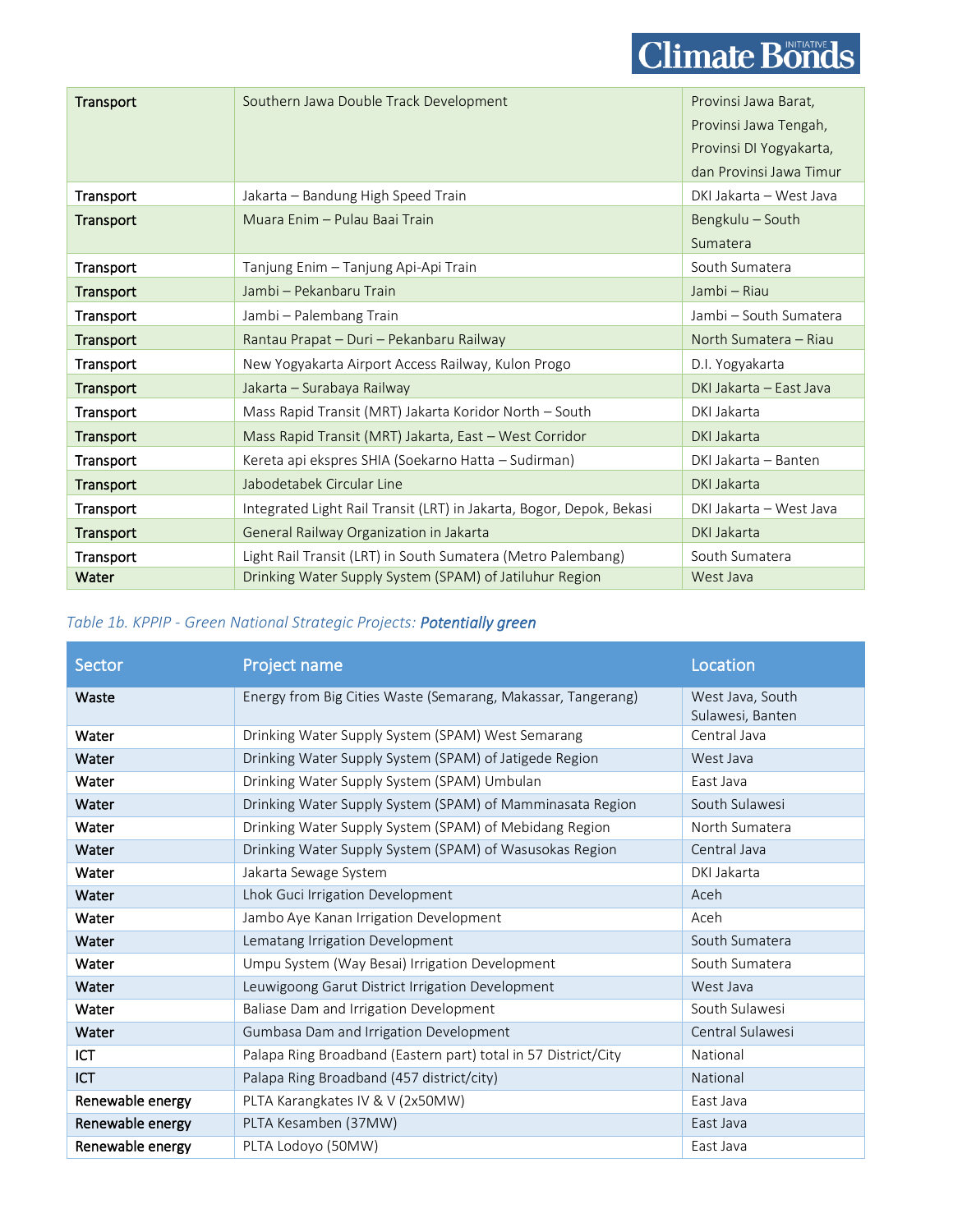## **Climate Bonds**

### *Table 2a. BAPPENAS – Green PPP projects: Green*

| Sector           | Project name                       | Location           |
|------------------|------------------------------------|--------------------|
| Water            | Bandar Lampung Water Supply        | South Sumatera     |
| Transport        | Medan Municipal Transport          | North Sumatera     |
| Transport        | Surakarta Street Lighting          | Central Java       |
| Waste            | Nambo Regional Waste Management    | West Java          |
| Water            | Jatiluhur Reginonal Water Supply I | West Java          |
| Water            | West Semarang Water Supply         | Central Java       |
| Transport        | <b>Batam LRT</b>                   | Riau               |
| Transport        | <b>Bandung LRT</b>                 | West Java          |
| <b>Transport</b> | Makassar LRT                       | South Sulawesi     |
| Transport        | Surabaya LRT                       | East Java          |
| Transport        | Railway to Juanda Airport          | East Java          |
| Transport        | <b>TOD Poris-Plawad</b>            | Banten             |
| Transport        | <b>TOD Dukuh Atas</b>              | <b>DKI Jakarta</b> |
| Transport        | Bali Railway                       | Bali               |
| Transport        | Makassar-Parepare Railway          | South Sulawesi     |
| Transport        | Pramubulih Street Lighting         | South Sumatera     |
| <b>Transport</b> | Bandung Street Lighting            | West Java          |

## *Table 2b. BAPPENAS – Green PPP projects: Potentially green*

| Sector           | Project name                      | Location              |
|------------------|-----------------------------------|-----------------------|
| Water            | Pekanbaru Regional Water Supply   | Riau                  |
| Waste            | Waste to Energy                   | Medan, North Sumatera |
| Waste            | Waste to Energy Rawakucing        | <b>Banten</b>         |
| <b>ICT</b>       | Batam e-Gov Phase 2               | Batam, Riau           |
| Renewable energy | Kayan Hydro Plant 2-5             | North Kalimantan      |
| Water            | Manado Water Supply and Treatment | North Sulawesi        |
| Water            | Pondok Gede Water Supply          | West Java             |
| Water            | Pumped Storate Jatiluhur - Cirata | West Java             |
| Water            | Karian Water Supply               | Banten                |
| Water            | Sea Water Reverse Osmosis Batam   | Batam, Riau           |
| Water            | South Tangerang Water Supply      | <b>Banten</b>         |
| Water            | Batam Sewage System Phase 2       | Batam, Riau           |

## *Table 3a. Center for Private Investment (PINA): Green*

| <b>/ Sector</b> | Project name                                        | Location       |
|-----------------|-----------------------------------------------------|----------------|
| Transport       | Trans Sulawesi Railway: Makassar - Parepare Railway | South Sulawesi |

## *Table 3b. Center for Private Investment (PINA): Potentially Green*

| <b>Sector</b>    | <b>Project name</b>                   | Location         |
|------------------|---------------------------------------|------------------|
| Renewable energy | Kayan Hydro Plant 2-5                 | North Kalimantan |
| Transport        | Rolling Stock Manufacturing Expansion | East Java        |